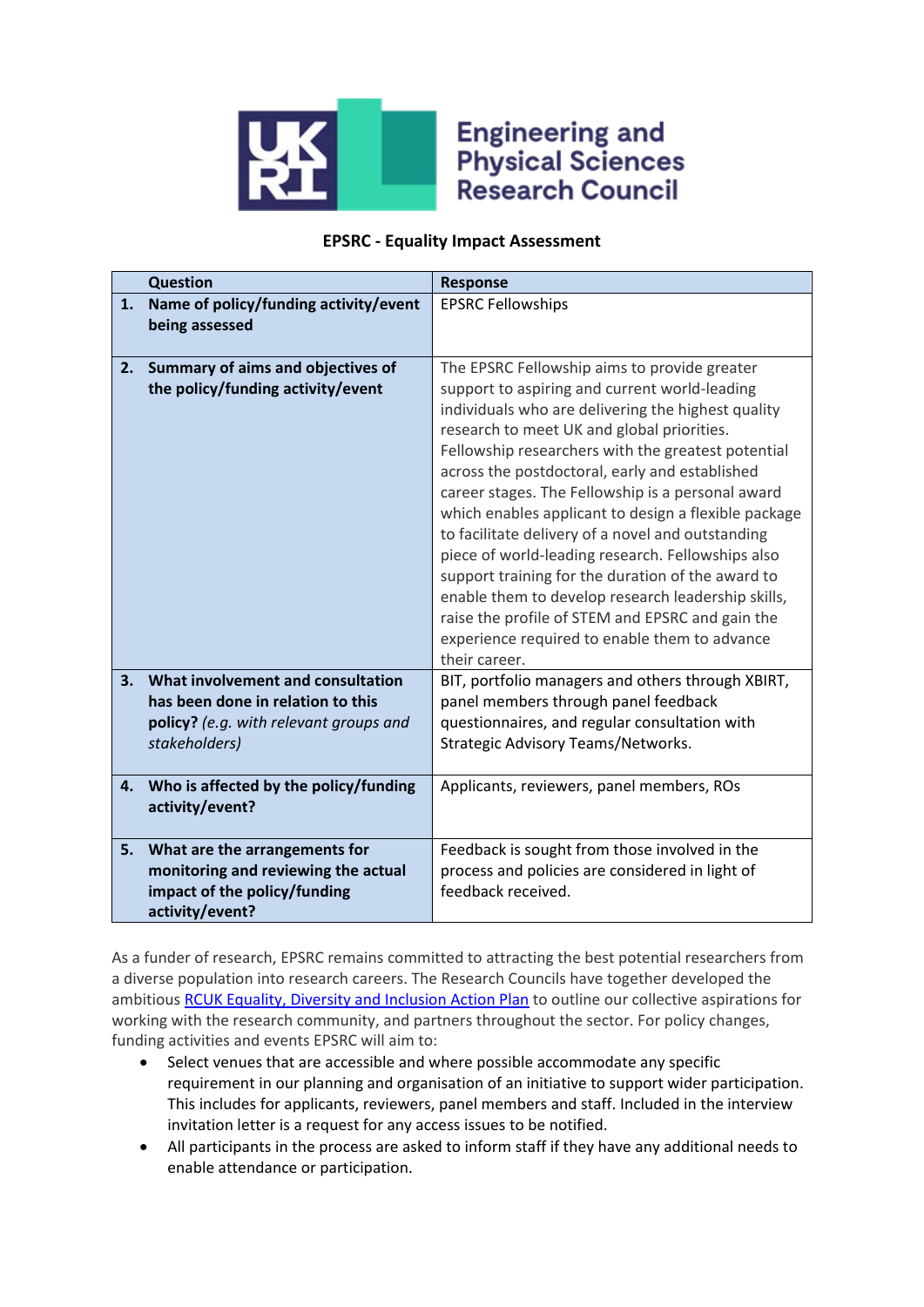- Offer support for people with caring responsibilities, further details are available [here.](https://epsrc.ukri.org/funding/applicationprocess/basics/caringresponsibilities/)
- Clearly communicate the timeline and key milestones for funding activities, advertise these widely to reach the largest possible audience.
- Support and encourage panel members to follow best practice in taking positive steps to safeguard funding decisions. Staff will work closely with the Panel Chair(s) to agree approaches that are designed to minimize opportunities for bias and improve transparency of the decision making process. This includes managing environmental conditions, such as providing appropriate breaks.
- Support flexible working of stakeholders.
- Ensure diversity of peer review assessment and interview panels. Staff will adhere to a mixed panel policy and endeavor to achieve the minimum 30% for the underrepresented gender on the panel.
- Abide by the principles of peer review
- Provide EPSRC staff with tailored unconscious bias training for Peer Review processes and clear guidance for assessors.
- Handle personal sensitive information in compliance with General Data Protection Regulation 2018.

| <b>Protected</b>                        | Is there a potential        | Please explain and                                                                                                                                                     | <b>Action to address</b>                                                                                                                                                                                                                                               |
|-----------------------------------------|-----------------------------|------------------------------------------------------------------------------------------------------------------------------------------------------------------------|------------------------------------------------------------------------------------------------------------------------------------------------------------------------------------------------------------------------------------------------------------------------|
| <b>Characteristic Group</b>             | for positive or             | give examples of any                                                                                                                                                   | negative impact (e.g.                                                                                                                                                                                                                                                  |
|                                         | negative impact?            | evidence/data used                                                                                                                                                     | adjustment to the                                                                                                                                                                                                                                                      |
|                                         |                             |                                                                                                                                                                        | policy)                                                                                                                                                                                                                                                                |
| <b>Disability</b>                       | Potential negative          | The fellowship<br>assessment process<br>involves an interview<br>which may lead to<br>challenges in<br>accessibility and<br>increases the risk of<br>unconscious bias. | Adjustments are made<br>to enable attendance<br>to interviews, if held<br>externally to Polaris<br>house an accessible<br>venue will be used.<br>Vitrual interviews will<br>also be offered where<br>required, when held<br>virtually transcripts<br>can be enabled if |
|                                         |                             |                                                                                                                                                                        | required.<br>Unconscious bias<br>briefings are given to<br>panel members at<br>multiple stages in<br>interview process and<br>included in the panel<br>documentation.                                                                                                  |
| <b>Gender reassignment</b>              | No known negative<br>impact |                                                                                                                                                                        |                                                                                                                                                                                                                                                                        |
| <b>Marriage or civil</b><br>partnership | No known negative<br>impact |                                                                                                                                                                        |                                                                                                                                                                                                                                                                        |
| <b>Pregnancy and</b><br>maternity       | Potential negative          | The process requires<br>interview attendance                                                                                                                           | Adjustments are made<br>to enable attendance<br>to interview and                                                                                                                                                                                                       |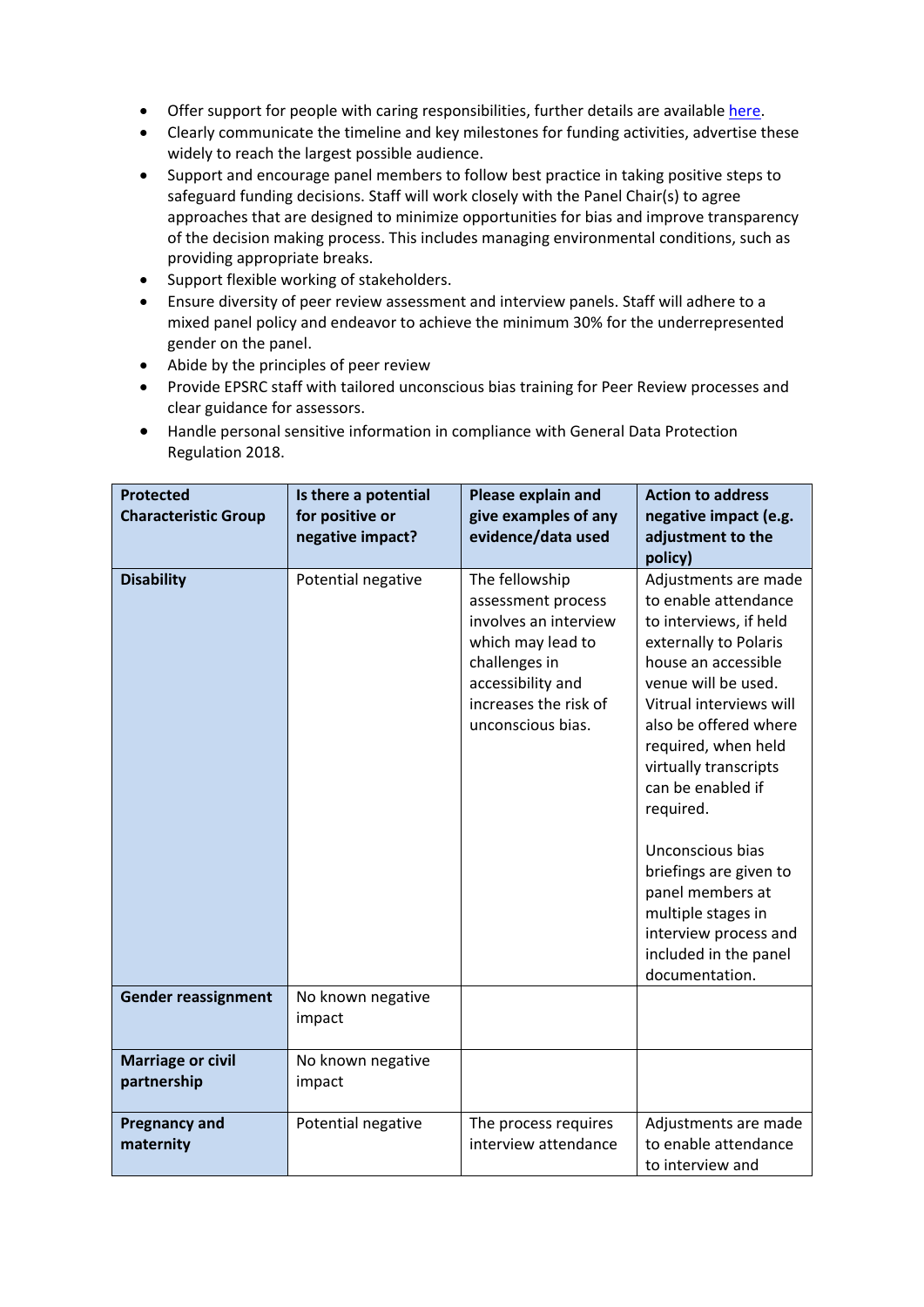| Race                                                                           | No known negative<br>impact |                                                                                  | virtual interviews will<br>be offered when<br>required. The<br>interview timings are<br>published before the<br>time of application.                                                                                                |
|--------------------------------------------------------------------------------|-----------------------------|----------------------------------------------------------------------------------|-------------------------------------------------------------------------------------------------------------------------------------------------------------------------------------------------------------------------------------|
| <b>Religion or belief</b>                                                      | Potential negative          | Panel and interviews<br>are held during fixed<br>periods throughout<br>the year. | Ensure religious<br>observances are<br>considered when<br>meeting dates are<br>chosen, and where<br>possible that there is a<br>prayer room available.<br>Virtual interviews will<br>also be offered where<br>required.             |
| <b>Sexual orientation</b>                                                      | No known negative<br>impact |                                                                                  |                                                                                                                                                                                                                                     |
| Sex (gender)                                                                   | No known negative<br>impact |                                                                                  |                                                                                                                                                                                                                                     |
| Age                                                                            | No known negative<br>impact |                                                                                  |                                                                                                                                                                                                                                     |
| <b>Additional aspects</b><br>(not covered by a<br>protected<br>characteristic) | Caring responsibilities     | May impact<br>attendance to<br>interviews and panels                             | Panel dates are<br>published in advance<br>and costs for carrying<br>responsibilities<br>beyond normal<br>carrying<br>responsibilities can be<br>covered by EPSRC.<br>Virtual interviews will<br>also be offered where<br>required. |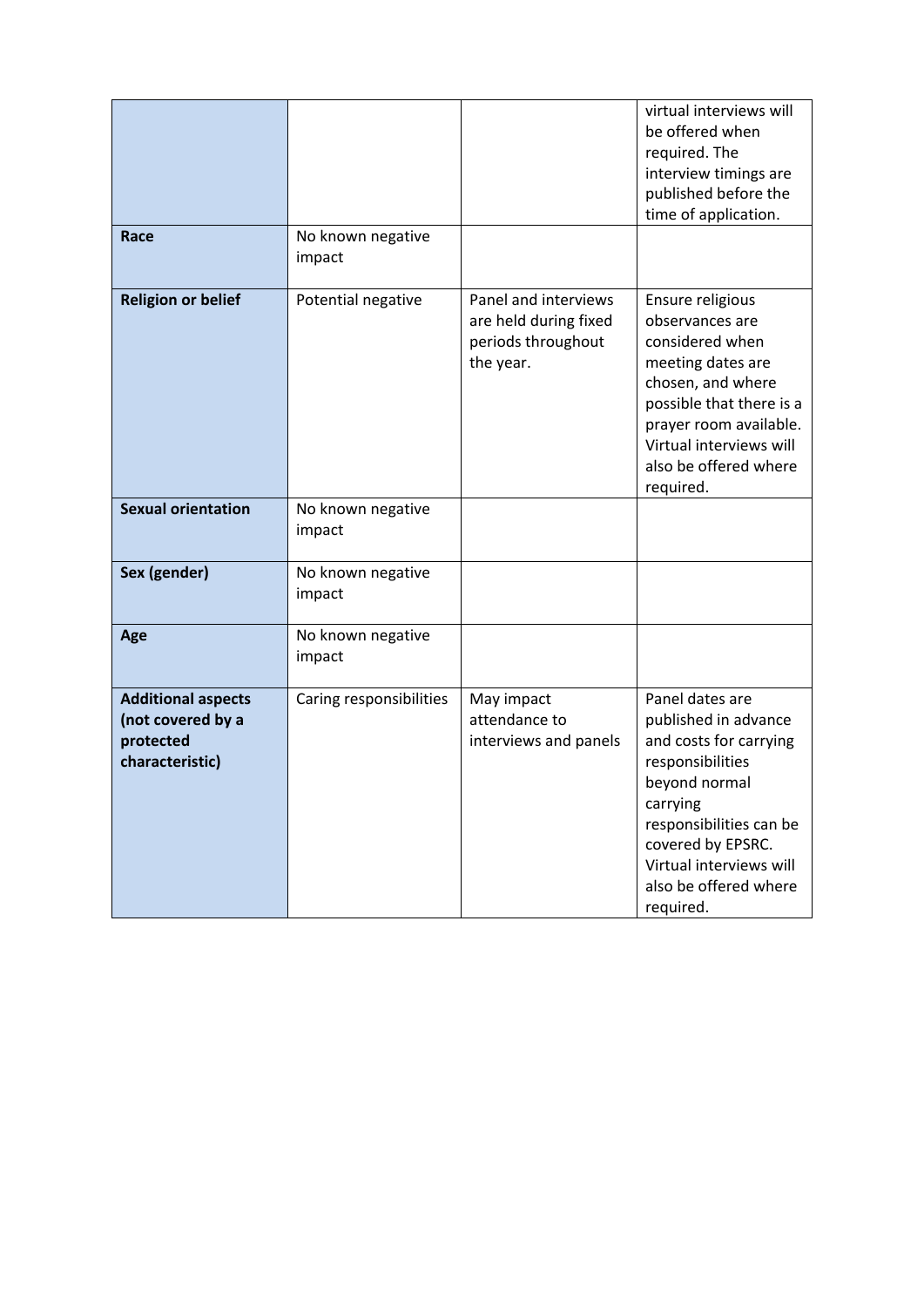## **Evaluation:**

| <b>Question</b>                                                                                                                                                                                                                                                                                                                                                                                                                                                           | <b>Explanation / justification</b>                                                                                                                                                                                                                                                                               |                                                                                                                                                                                                                                                                                                                                                                                             |  |
|---------------------------------------------------------------------------------------------------------------------------------------------------------------------------------------------------------------------------------------------------------------------------------------------------------------------------------------------------------------------------------------------------------------------------------------------------------------------------|------------------------------------------------------------------------------------------------------------------------------------------------------------------------------------------------------------------------------------------------------------------------------------------------------------------|---------------------------------------------------------------------------------------------------------------------------------------------------------------------------------------------------------------------------------------------------------------------------------------------------------------------------------------------------------------------------------------------|--|
| Is it possible the proposed change in<br>policy, funding activity or event could<br>discriminate or unfairly disadvantage<br>people?                                                                                                                                                                                                                                                                                                                                      | Yes, due to the interview there is potential that issues<br>around unconscious bias may be higher when<br>compared with other funding opportunities. All panels<br>are briefed on unconscious bias and the situations in<br>which bias can become more prevalent, this is<br>especially focused on at interview. |                                                                                                                                                                                                                                                                                                                                                                                             |  |
| <b>Final Decision:</b>                                                                                                                                                                                                                                                                                                                                                                                                                                                    | <b>Tick the</b><br>relevant                                                                                                                                                                                                                                                                                      | Include any explanation / justification<br>required                                                                                                                                                                                                                                                                                                                                         |  |
|                                                                                                                                                                                                                                                                                                                                                                                                                                                                           | box                                                                                                                                                                                                                                                                                                              |                                                                                                                                                                                                                                                                                                                                                                                             |  |
| No barriers identified, therefore<br>1.<br>activity will proceed.                                                                                                                                                                                                                                                                                                                                                                                                         | Υ                                                                                                                                                                                                                                                                                                                | Adjustments can be made to take into<br>account of the potential negative impact<br>on protected characteristics with<br>disability, maternity and special religion.<br>Ensure religious observances are taken<br>into account when meeting dates are<br>chosen, and where possible that there is<br>a prayer room available. Virtual<br>interviews will also be offered where<br>required. |  |
| You can decide to stop the policy or<br>2.<br>practice at some point because the<br>data shows bias towards one or more<br>groups                                                                                                                                                                                                                                                                                                                                         |                                                                                                                                                                                                                                                                                                                  |                                                                                                                                                                                                                                                                                                                                                                                             |  |
| You can adapt or change the policy in<br>3.<br>a way which you think will eliminate<br>the bias                                                                                                                                                                                                                                                                                                                                                                           |                                                                                                                                                                                                                                                                                                                  |                                                                                                                                                                                                                                                                                                                                                                                             |  |
| Barriers and impact identified,<br>4.<br>however having considered all<br>available options carefully, there<br>appear to be no other proportionate<br>ways to achieve the aim of the policy<br>or practice (e.g. in extreme cases or<br>where positive action is taken).<br>Therefore you are going to proceed<br>with caution with this policy or<br>practice knowing that it may favour<br>some people less than others,<br>providing justification for this decision. |                                                                                                                                                                                                                                                                                                                  |                                                                                                                                                                                                                                                                                                                                                                                             |  |
| Will this EIA be published* Yes/Not required<br>Yes                                                                                                                                                                                                                                                                                                                                                                                                                       |                                                                                                                                                                                                                                                                                                                  |                                                                                                                                                                                                                                                                                                                                                                                             |  |

| Will this EIA be published* Yes/Not required<br>(*EIA's should be published alongside relevant<br>funding activities e.g. calls and events: | Yes        |
|---------------------------------------------------------------------------------------------------------------------------------------------|------------|
| Date completed:                                                                                                                             | 17/06/2020 |
| <b>Review date</b> (if applicable):                                                                                                         |            |